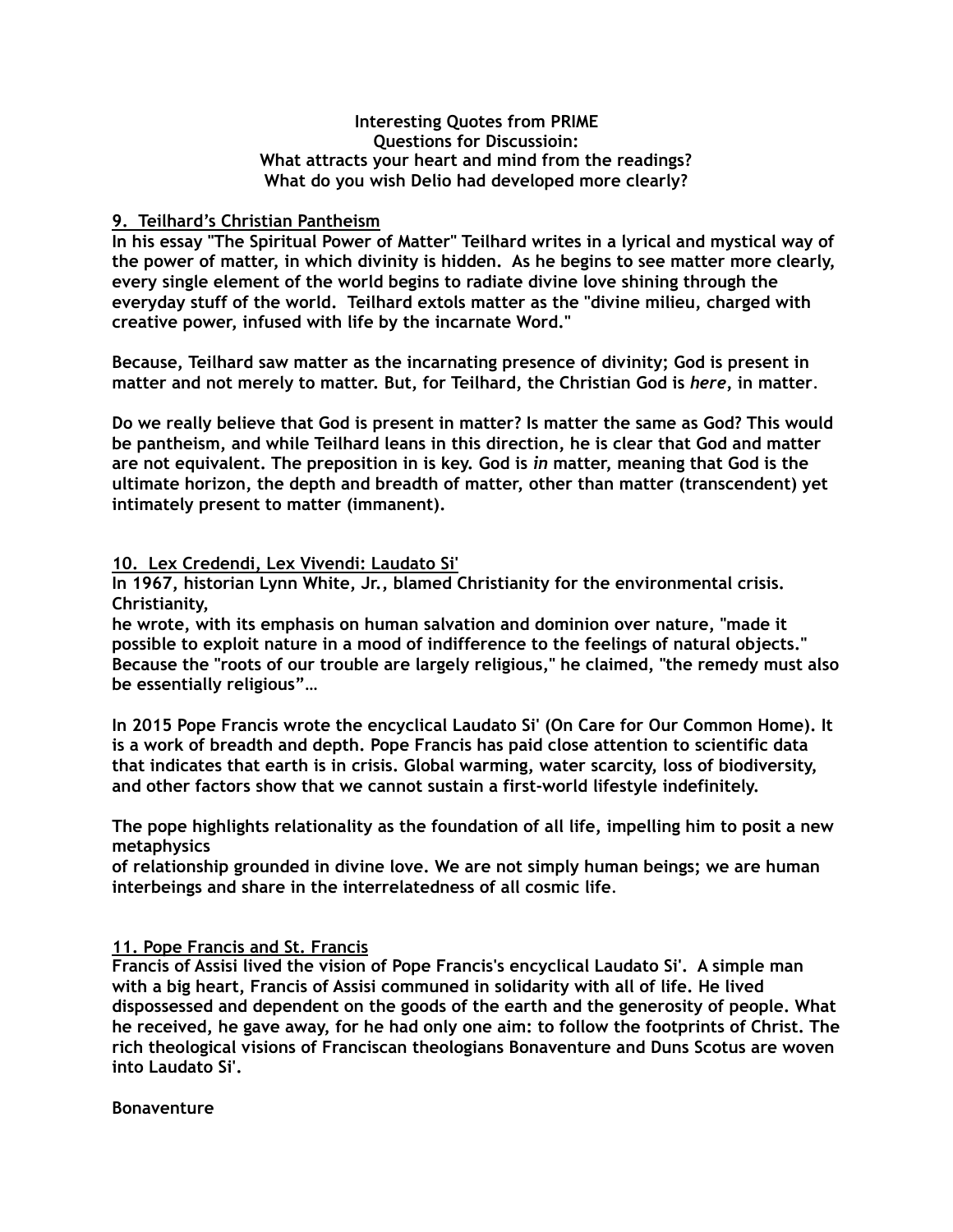**Creation is like a beautiful song that flows in the most excellent of harmonies. It is a song that God freely desires to sing into the vast spaces of the universe. There is nothing that compels God to create. The world exists by virtue of the free creative power of divine love. Bonaventure views the world as sacramental. It is a symbolic world and one full of signs of God's presence. The world is created as a means of God's self-revelation so that it might lead us to love and praise the Creator.** 

### **Duns Scotus**

**Since God is love, and perfect love is absolutely free, nothing created is necessary. God is like** 

**an artist and creation is the work of divine art. Every single aspect of the created universe exists because of God's absolute freedom and because of God's unlimited love. The very existence of creation, therefore, attests to God's unlimited love; each being is uniquely created by** 

**the divine will of God. Christ is first in God's intention to love, so whether or not sin ever existed Christ would have come.** 

## **12. Warming, Warming, Gone! Who Will Survive Climate Change?**

**We have known for a long time that our first-world consumer lifestyles are damaging the earth and that the most vulnerable on earth, the poor, are feeling the effects of this damage. The ecological footprint first developed by Canadian ecologist William Rees indicates that the American footprint is about 23 percent larger than the earth can sustain. If everyone were to live like an American, it would take about six planets.** 

**If it is a problem of politics and public policies, it is also fundamentally a problem of religion. A famous albeit controversial 1967 essay by Lynn White claims that the source of the environmental problems is religious in nature. Christianity, White indicates, with its emphasis on human salvation and dominion over nature, "made it possible to exploit nature in a mood of indifference to the feelings of natural objects … We will continue to have an ecological crisis, he claims, until we reject the Christian axiom that nature has no reason for existence except to serve us.** 

### **Delio asserts:**

**I do not think the First World will survive the dire consequences of global warming: The internal theological divides (internal wars) of both Catholic and Protestant churches preempt a renewed religious sensibility that leads me to suggest that the future looks grim for the Western world, which is fundamentally built on Christian principles. However, I do think the Third World will survive and rebuild: At the moment the poorest regions of the globe, largely in the Southern hemisphere, are experiencing dire consequences due to global warming. Most notable is the deforestation and stripping of the Amazon rainforest. Yet, the poor know how to live on very little; they are communityoriented and know how to share with their neighbors. Material goods are means and not ends for human flourishing. Religion itself is not an obstacle to working for the good of the earth; primal spiritualities consider the earth sacred.** 

### **13. Can a Renewal of Inner Space Help Heal the Earth?**

**In a sense Lynn White was correct. Our ecological problems will continue to deepen unless we recognize the heart of the problem is the existential need for spiritual space.**